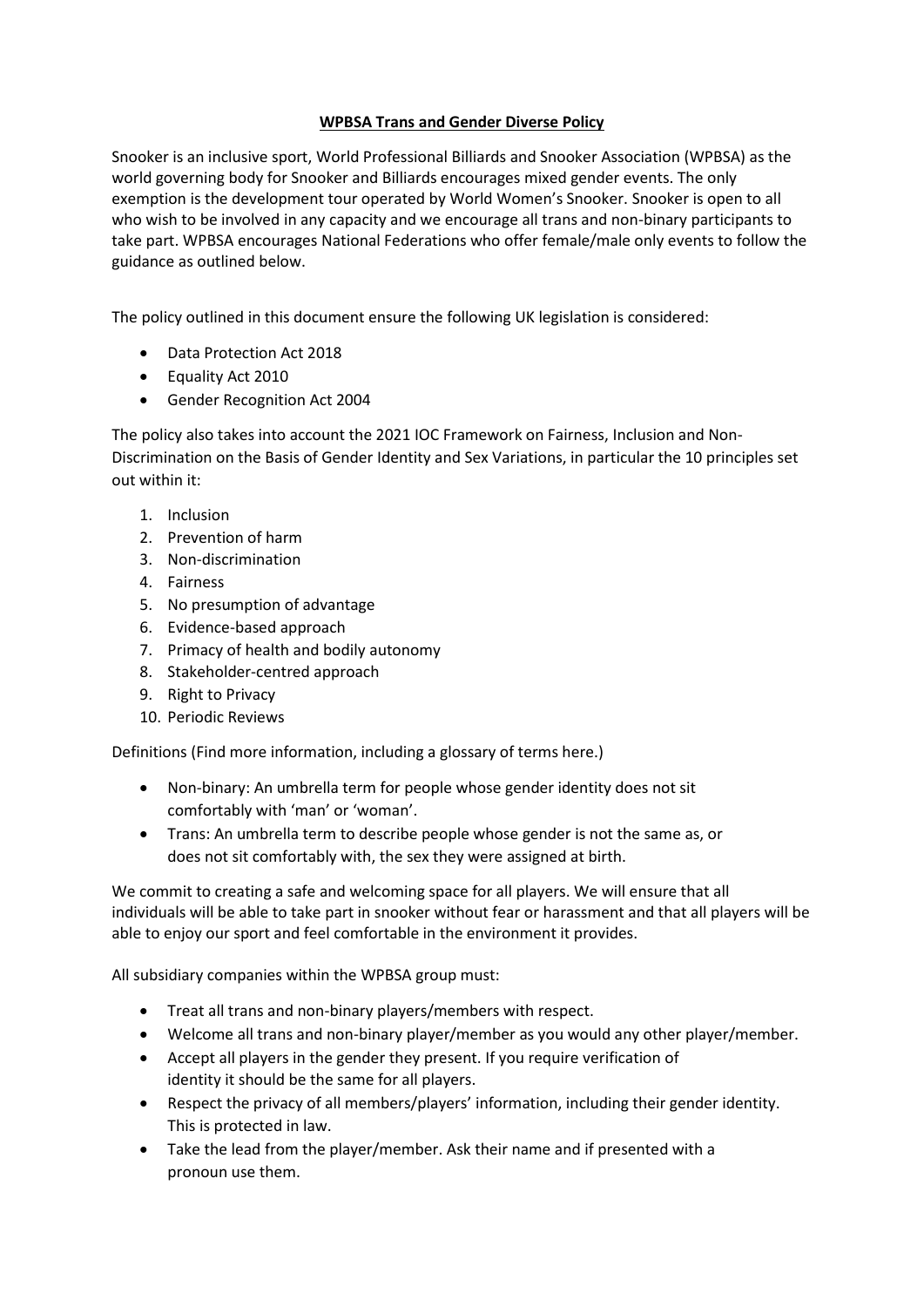- Not make assumptions about any player's/members gender identity or related characteristics or stereotypes attached to that gender.
- In line with the UK Government Equalities Office document 'Providing services for transgender customers' 2015, allow a trans person to select the facilities appropriate to the gender in which they present.
- Report any incidence of a breach of this policy to WPBSA.

# **Playing and non-competitive activity**

If an existing player needs to change the gender already listed on the ranking list/membership database, they will be required to notify us of a change of gender identity in line with the specified process, which will be recorded by the WPBSA.

A player's gender identity cannot be changed mid-season, but we encourage players to socially transition and remain competing in the category they began the season competing in.

Players can take part in any WPBSA sanctioned non-competitive activity in their self-identified gender. All players should be treated with respect at all times and if concerns are reported relating to the acceptance of trans and/or non-binary players in any activity, the matter should be referred to us in line with our Conduct Regulations.

### **Competitive activity**

# **Applications to compete in the women's category:**

Applications from any trans or non-binary member who seeks to compete in the women's category shall be required to comply with the stipulations outlined below.

#### **International competition**

- Notify the WPBSA of a change of gender identity in line with the specified process. The information will be recorded by WPBSA.
- Letter from a medical professional confirming a diagnosis gender dysphoria.
- Submit an attestation from a medical professional that the player's total testosterone level in serum has been below 10 nmol/L for at least 12 months prior to the player's first competition and must remain below 10 nmol/L whilst competing in the women's category.
- This gender identity cannot be changed for a minimum of 4 years.

#### **National competition and local competition**

- Notify your National Federation of a change of gender identity in line with the specified process. The information will need to be recorded by the National Federation. The confirmation of change on gender identify should be shared with the WPBSA.
- A player's gender identity cannot be changed mid-season, but we encourage players to socially transition and remain competing in the category they began the season competing in.
- Submit an attestation from a medical professional that the player's total testosterone level in serum has been below 10 nmol/L prior to the player's first